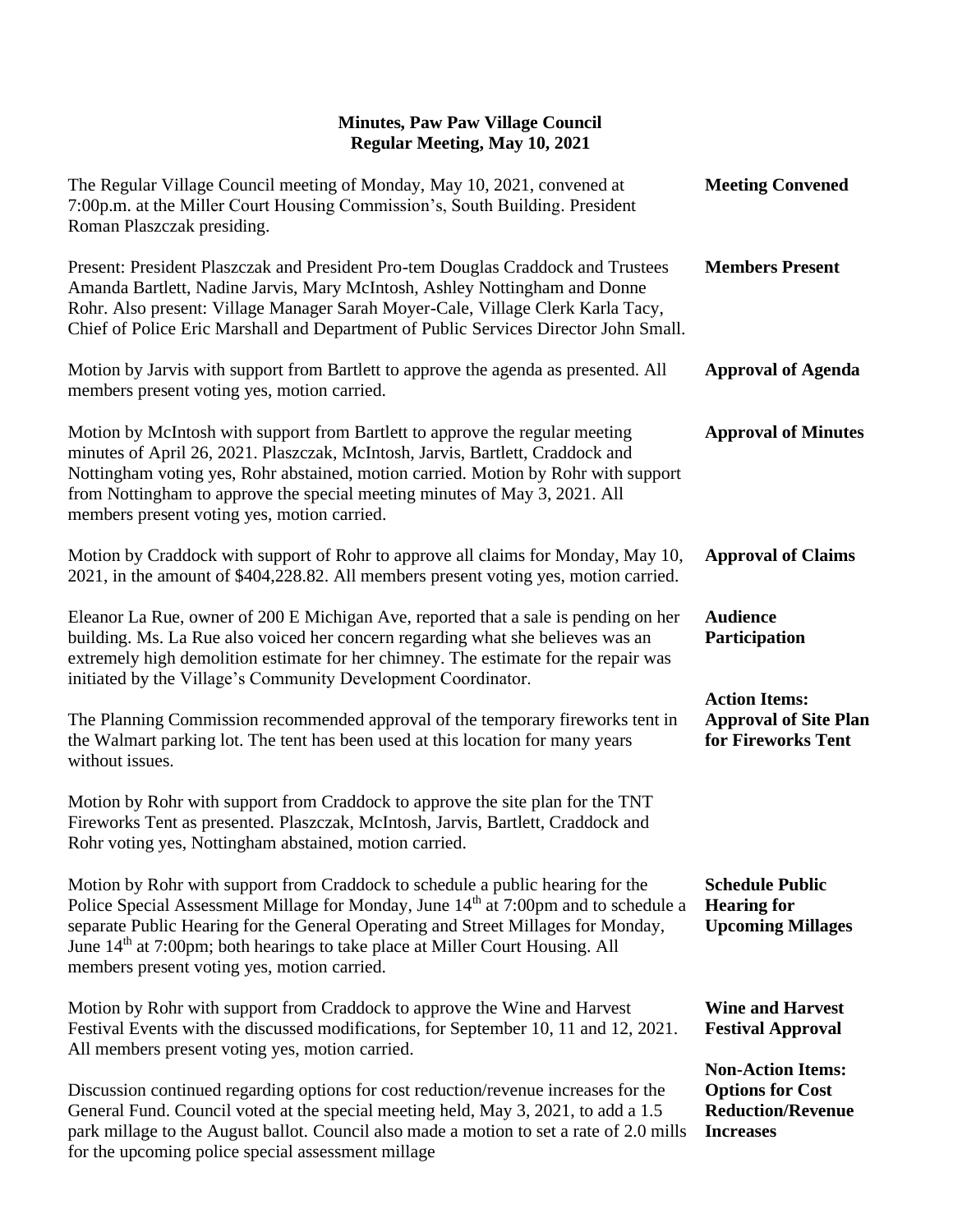Motion by McIntosh with support from Craddock to set a rate of 2.0 mills for the upcoming police special assessment millage for the Village of Paw Paw. All members present voting yes, motion carried.

| No Report.                                                                                                                                                                                                              | <b>Committee Meetings</b><br>and Reports<br><b>Finance and Admin</b> |
|-------------------------------------------------------------------------------------------------------------------------------------------------------------------------------------------------------------------------|----------------------------------------------------------------------|
|                                                                                                                                                                                                                         |                                                                      |
| No Report.                                                                                                                                                                                                              | <b>Public Services</b>                                               |
| No Report.                                                                                                                                                                                                              | <b>Parks and Rec</b>                                                 |
| No Report.                                                                                                                                                                                                              | <b>DDA</b>                                                           |
| No Report.                                                                                                                                                                                                              | <b>Economic Develop</b>                                              |
| No Report.                                                                                                                                                                                                              | <b>Farmers Market</b>                                                |
| No Report.                                                                                                                                                                                                              | <b>Fire Board</b>                                                    |
| No Report.                                                                                                                                                                                                              | <b>Historical Committee</b>                                          |
| No Report.                                                                                                                                                                                                              | <b>Housing Commission</b>                                            |
| Plaszczak reported the Maple Lake Preservation Committee discussed the lake levels.<br>Plaszczak also noted the weed boat is ready to go for the season.                                                                | <b>Maple Lake</b><br><b>Preservation</b>                             |
| Nottingham reported the Planning Commission discussed the request for the fireworks<br>tent at Walmart, 120 Taphouse's possible pergola and language review of the barb<br>wire fence ordinance.                        | <b>Planning Commission</b>                                           |
| No Report.                                                                                                                                                                                                              | <b>Wellhead Protection</b>                                           |
| No Report.                                                                                                                                                                                                              | <b>Wine &amp; Harvest</b>                                            |
| McIntosh thanked Moyer-Cale for the information regarding the results of the recent<br>park survey. McIntosh noted many of the survey responses commended DPS for their<br>diligent work maintaining the parks.         | <b>Council Member</b><br><b>Comments:</b><br><b>McIntosh</b>         |
| Craddock requested a discussion of council foregoing future paychecks be put on the<br>agenda for the next meeting.                                                                                                     | <b>Craddock</b>                                                      |
| Nottingham believes council should consider possibly broadcasting council meetings<br>on social media. She feels this may promote more people to "attend" the meetings and<br>know what is going on within the Village. | <b>Nottingham</b>                                                    |
| Moyer-Cale reported the MSHDA grant paperwork has been delayed by the State.<br>Once the paperwork has been received and signed a press release will be made.                                                           | <b>Manager Comments</b>                                              |